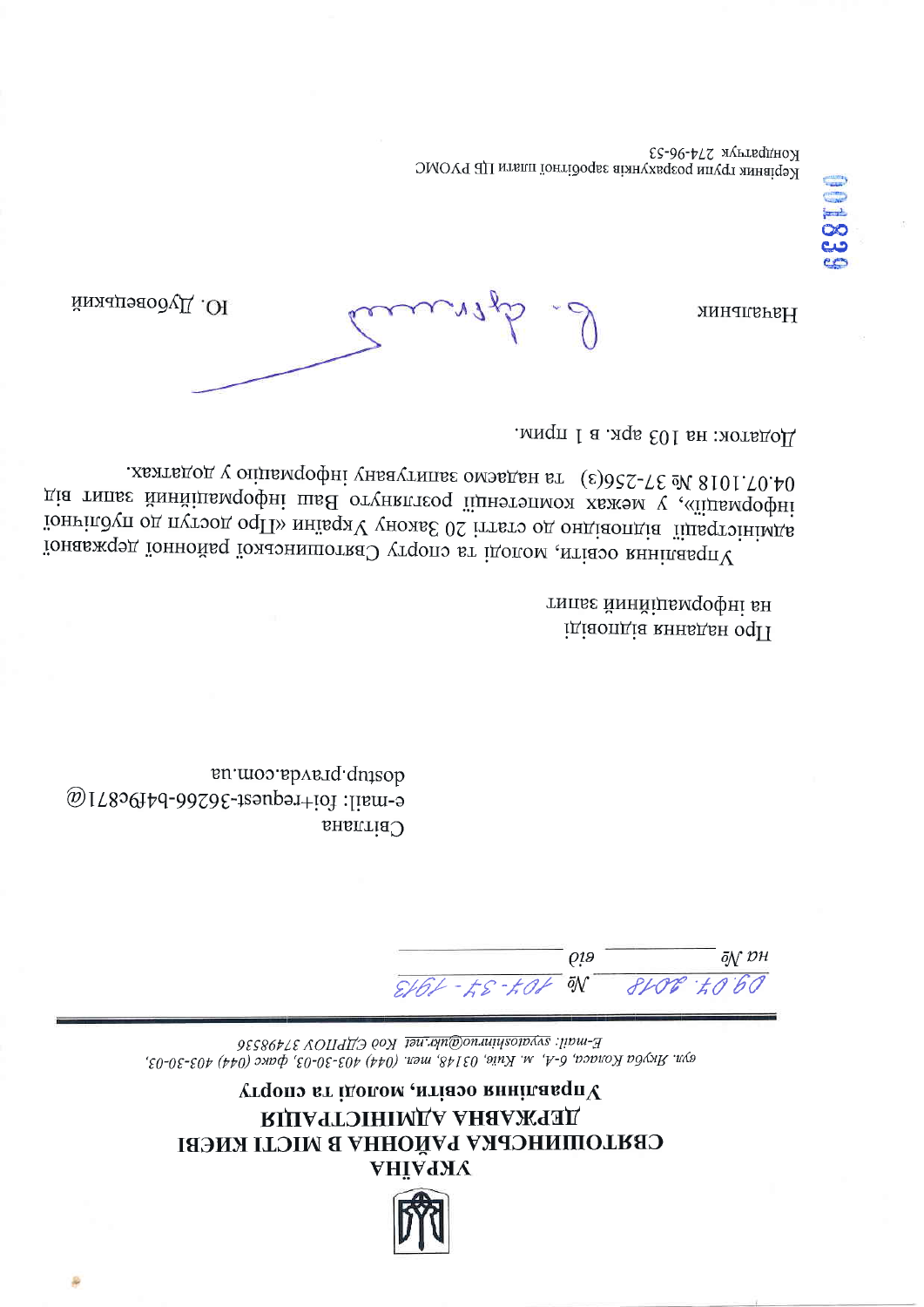|                         | 803<br>803                 | $\frac{8}{60}$           |                          | 708                      |                        | 805808                 |                         |                         |                        |                           | 8888                   | $z_{08}$                                  | 708            |                           | $\begin{smallmatrix}88\\80\\8\end{smallmatrix}$ | $\mathcal{E}2$                   |                            |                            | 8888                   | 208                  |                           | $\overline{508}$ | Z08                                 | 208           | Z08                          | Z08                     | 208                        | 208                         | 208                      | 208                              | HOK               | Paxy-        |                      |                                                 |
|-------------------------|----------------------------|--------------------------|--------------------------|--------------------------|------------------------|------------------------|-------------------------|-------------------------|------------------------|---------------------------|------------------------|-------------------------------------------|----------------|---------------------------|-------------------------------------------------|----------------------------------|----------------------------|----------------------------|------------------------|----------------------|---------------------------|------------------|-------------------------------------|---------------|------------------------------|-------------------------|----------------------------|-----------------------------|--------------------------|----------------------------------|-------------------|--------------|----------------------|-------------------------------------------------|
|                         |                            |                          |                          |                          |                        |                        |                         |                         |                        |                           |                        |                                           |                |                           |                                                 |                                  |                            |                            |                        |                      |                           |                  |                                     |               |                              |                         |                            |                             |                          |                                  | хонлх             | <b>Cyppa</b> |                      |                                                 |
| ξ                       | ိင္က                       | 29                       | 82                       |                          |                        | $3348822$              |                         |                         | z                      | $\overline{\overline{L}}$ | $\infty$               | $\overline{5}$                            | $\overline{8}$ | $\Box$                    | $5\overline{0}$                                 | 능                                | $\overline{4}$             | $\vec{\omega}$             | $\overline{z}$         |                      | 5                         |                  | $U \circ U \circ U \circ U \circ U$ |               |                              |                         |                            |                             |                          |                                  | Kon               |              |                      |                                                 |
| Надбавка молодим фахівц | 3g<br>завілув. майстернями | 53<br>класне керівництво | Доплата до мін. зарплати | Mar. non. cou. no6.6i6n. | Доплата по перерахунку | Поплата за донор. день | HanG.KNY W1298 (inknes) | допл. КМУ №1096 (інклюз | За завідування кабінет | Hang. KNY W1298 (MyHiuyn  | Доплата за сумісництво | Поновлені<br>መለጋ                          | <b>THE TH</b>  | Brindara<br>за ртшен суду | За нен.роб/д клас.водій                         | раосердонто<br>допом. на пох     | Винаторода<br>педпрацівник | Цоплата<br>за кабінети 108 | Вислуга мед працівника | Iki, дл. умови праці | Samih TMM. Bil. Tex. npau | CBSTPKOB1        | За відпрац. години                  | Cneulanisaula | Hago. RN<br>(шилтним) 867 ГМ | Курси підвищення кваліф | Винаторода<br>sa держ.служ | Надбав. за<br>вислугу років | Компенс. виплата мобіліз | ယ္က<br>перевірку<br>strumos      | KOHV              | Hasba        |                      |                                                 |
|                         |                            | 0                        | ⊂                        | 0                        | $\circ$                | っ                      |                         |                         | ⊖                      | $\circ$                   |                        | $\circ \mapsto \circ \circ \circ \mapsto$ |                |                           |                                                 |                                  | $\circ$                    |                            |                        |                      |                           |                  | 00000000000                         |               |                              |                         |                            |                             |                          |                                  | <b>Gespo6irra</b> | Η<br>ходепма | кнеа<br>Хердтэ       |                                                 |
|                         | $\circ$                    | $\circ$                  |                          |                          |                        |                        |                         |                         |                        |                           |                        |                                           |                |                           |                                                 |                                  |                            |                            |                        |                      |                           |                  |                                     | $\circ$       | $\Rightarrow$                | $\circ$                 |                            |                             |                          | $\circ \circ \circ \circ$        | <b>BHeCKW</b>     | спілкові     | poqn<br>$\mathbf{I}$ | ∽<br>Ţ<br>ά<br>N                                |
|                         |                            |                          | ⇔                        | 0                        | っ                      | $\circ$                | $\circ$                 |                         |                        |                           |                        | $\circ\circ\circ\circ\vdash$              | $\circ$        | $\Rightarrow$             |                                                 |                                  |                            |                            |                        |                      |                           |                  |                                     |               |                              |                         | $\circ$                    | $\circ$                     | $\circ$                  | $\circ$                          | иоленоп           | прибутковий  |                      | $\approx$<br>R<br>ω<br>⊳<br>⊶<br>N              |
|                         |                            |                          |                          |                          |                        |                        |                         |                         |                        |                           |                        |                                           |                |                           |                                                 | $\circ$ $\overline{\phantom{0}}$ | $\circ$                    | $\circ$                    | $\circ$                | $\circ$              |                           |                  | $\circ \circ \circ \circ \circ$     |               |                              | $\circ$                 | $\circ$                    |                             | $\circ$ $\circ$          | ⊝                                | рахуватия         |              | пенсійне             |                                                 |
|                         |                            |                          |                          |                          |                        |                        |                         |                         |                        |                           |                        |                                           |                |                           |                                                 |                                  |                            |                            |                        |                      |                           |                  |                                     |               |                              |                         |                            |                             |                          |                                  | <b>TNCT</b>       |              | <b>ймн</b> нирати    | ₩                                               |
|                         | , 0000000000000            |                          |                          |                          |                        |                        |                         |                         |                        |                           |                        |                                           |                |                           |                                                 |                                  |                            |                            |                        |                      |                           |                  |                                     |               |                              |                         |                            |                             |                          |                                  | ртшус             | йка          |                      | ≍<br>$\blacksquare$<br>3<br>صر<br>$\Rightarrow$ |
|                         |                            |                          |                          |                          |                        |                        |                         |                         |                        |                           |                        |                                           |                |                           |                                                 |                                  |                            |                            |                        |                      |                           |                  |                                     |               |                              |                         |                            |                             |                          |                                  |                   | аліменти     |                      | ⊣∃<br>$\simeq$<br>ω                             |
|                         |                            |                          |                          |                          |                        |                        |                         |                         |                        |                           |                        |                                           |                |                           |                                                 |                                  |                            |                            |                        |                      |                           |                  |                                     |               |                              |                         |                            |                             |                          | OOO'OHOHOOOOOHOOOHHOOOOHOOOHHOOO |                   | $\epsilon/2$ |                      |                                                 |
|                         |                            |                          |                          |                          |                        |                        |                         |                         |                        |                           |                        |                                           |                |                           |                                                 |                                  |                            |                            |                        |                      |                           |                  |                                     |               |                              |                         |                            |                             |                          |                                  |                   | sapm.        |                      |                                                 |

 $\mathbf{r}$ 

 $\widetilde{\omega}$ 

 $\bar{t}$ 

A C B I A H M K H A P A X Y B A H L A V T P M M A H L

 $\mathbb{R}^2$ 

 $\frac{\partial}{\partial t}$ 

 $\hat{Q}$ 

 $\tilde{\nu}$ 

 $\frac{1}{2}$ 

 $\label{eq:1} \text{and} \quad \text{and} \quad \text{and}$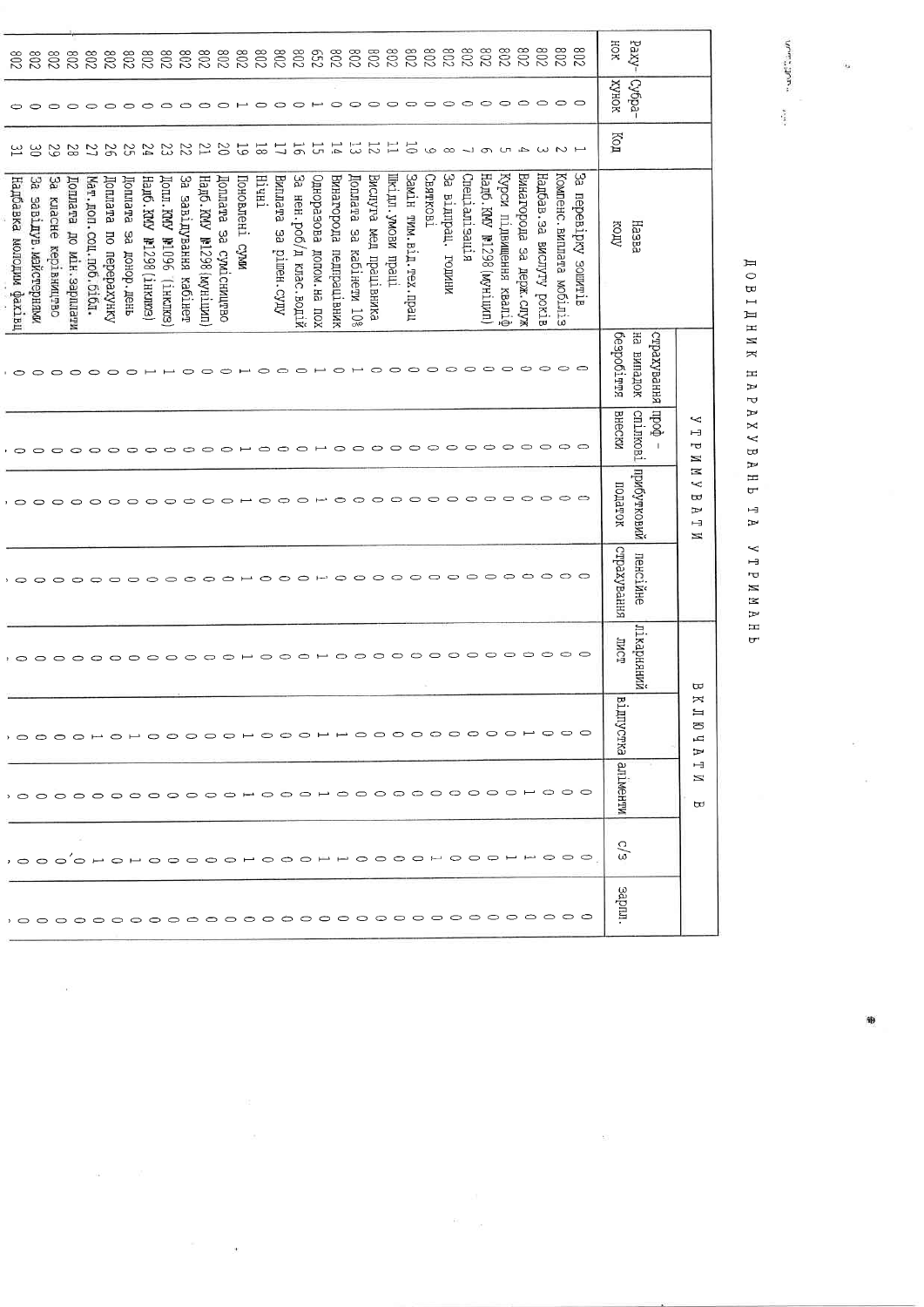|                      | $\begin{array}{c} 288 \\ 208 \end{array}$ |                            |                           |                       | $\circ$                  | $\circ$                                           |                        | 802<br>802             |                            | 208        | 208                     | 208                                     | HOK               | Paxy- Cyopa-          |                   |                                     |  |
|----------------------|-------------------------------------------|----------------------------|---------------------------|-----------------------|--------------------------|---------------------------------------------------|------------------------|------------------------|----------------------------|------------|-------------------------|-----------------------------------------|-------------------|-----------------------|-------------------|-------------------------------------|--|
|                      |                                           |                            | っ                         |                       | ¢                        | 0                                                 | っ                      | $\circ$                | $\circ$                    | っ          | $\circ$                 | $\circ$                                 | <b>XOHAX</b>      |                       |                   |                                     |  |
|                      | ပ္တ                                       | 51                         | 95                        |                       | 54                       | င္ယာ                                              | ξS                     | $\overline{L}$         | g                          | 49         | $\frac{4}{8}$           |                                         | ЙÛ                |                       |                   |                                     |  |
| Зав. майстернями 158 | Допл. за наповнюван. пед                  | Гнд.пор-комп.роч.пер-комп. | ид. поточ. пер-соц. страх | Iнд.поточ.пер. - 03II | Гнд. ін. пер. комп. фонд | Інд. ін. пер. соц. страх                          | Інд. інших пер-в - ОЗП | Hanбaвка бібліотек.50% | Однор. домол. молод. спец. | BHHEAS 65  | Надб КМУ №1298 (муніцип | MILLAGE SS Sakilm                       | <b>KOAV</b>       | Hasaa                 |                   |                                     |  |
|                      |                                           |                            | c                         |                       |                          |                                                   |                        |                        |                            |            |                         |                                         | <b>Sespobirra</b> | на випадок   спілкові | - фоdц кннаихеdдо |                                     |  |
|                      |                                           |                            | $\circ$                   | $\circ$               | ∸<br>۴                   | $\Rightarrow$                                     | 0                      | 0                      | $\circ$                    | 0          | 0                       | $\Rightarrow$                           | <b>BHeCKW</b>     |                       |                   | )<br>ط<br>ro<br>$\mathbf{z}$        |  |
|                      |                                           |                            |                           |                       |                          |                                                   |                        |                        |                            |            |                         |                                         | лотецоп           | прибутковий           |                   | $\approx$<br>≺<br>₩<br>À<br>H<br>И  |  |
|                      |                                           |                            |                           |                       |                          |                                                   |                        |                        |                            |            | 0                       | ⊂                                       | кнная ування      | пенсійне              |                   |                                     |  |
|                      |                                           |                            |                           |                       |                          |                                                   |                        |                        |                            |            | 0                       | 0                                       | <b>JINCT</b>      | ининовнати            |                   | ₩                                   |  |
|                      |                                           |                            |                           |                       |                          |                                                   |                        |                        |                            |            |                         | ooroorooorooo                           | l Binny<br>CTKa   |                       |                   | $\mathbb{I}$ $\mathbb{I}$<br>ص<br>À |  |
|                      |                                           |                            |                           |                       |                          | 00 H O O H O O                                    |                        | $\circ$                |                            |            |                         | $\overline{\phantom{a}}\circ\circ\circ$ | иднэмстие         |                       |                   | ⊶<br>≍<br>₩                         |  |
|                      |                                           |                            |                           |                       |                          |                                                   |                        |                        |                            |            |                         | 000'0000000000                          | c/3               |                       |                   |                                     |  |
|                      |                                           |                            |                           |                       |                          | $\circ \circ \circ \circ \circ \circ \circ \circ$ |                        |                        |                            | $\bigcirc$ |                         | $\circ$ $\circ$                         | mdes              |                       |                   |                                     |  |

 $\frac{1}{2}$ 

i.

 $\bar{z}$ 

**ДОВІДНИК НАРАХУВАНЬ ТА VTPNNAHH** 

 $\bar{\beta}$ 

|                    |                             |                          |                        |                              |                          |                             |                               |                             |                          |                  | 0                       |                            |
|--------------------|-----------------------------|--------------------------|------------------------|------------------------------|--------------------------|-----------------------------|-------------------------------|-----------------------------|--------------------------|------------------|-------------------------|----------------------------|
| $\overline{6}$     | ਹੀ<br>ਹ                     | 44                       | £                      | 75                           | $^{41}$                  | ិ                           | 8238                          |                             |                          |                  | ပ္ပ                     | $\approx$                  |
| Куподнита ва влано | Iопл. за<br>posmon.souy obc | horinara<br>за сумдщення | Hano.sa прес.праці.адм | Допл. за<br>вед. діловодства | HanG.KNY W1298 (MyHiuyn) | ట్ల<br>завідування теплицею | 8g<br>BNCJIYTY pok. 616Jilor. | Мат. дол. на оздор. лн. пра | Lounara sa<br><b>NOT</b> | Доплата за ранги | Матер.доп.оздор.педпрац | Hano.<br>sa mbecnwa mbarit |
|                    |                             |                          |                        |                              |                          |                             |                               |                             |                          |                  |                         |                            |
|                    |                             |                          |                        |                              |                          |                             |                               |                             |                          |                  |                         |                            |
|                    |                             |                          |                        |                              |                          |                             |                               |                             |                          |                  |                         |                            |
|                    |                             |                          |                        |                              |                          |                             |                               |                             |                          |                  |                         |                            |
|                    |                             |                          |                        |                              |                          |                             |                               |                             |                          |                  |                         |                            |
|                    |                             |                          |                        | $\circ$ $\circ$ $\circ$      |                          |                             | O                             | مسمو                        | $\supset$                |                  | ۴                       |                            |
|                    |                             |                          |                        |                              |                          |                             |                               |                             |                          |                  |                         | C                          |
|                    |                             |                          |                        |                              |                          | っ                           | っ                             | t.                          |                          |                  | $\mathbf{r}$            | ⊂                          |
|                    |                             |                          | $\circ$                |                              | 00000000                 |                             |                               |                             |                          |                  |                         | 0                          |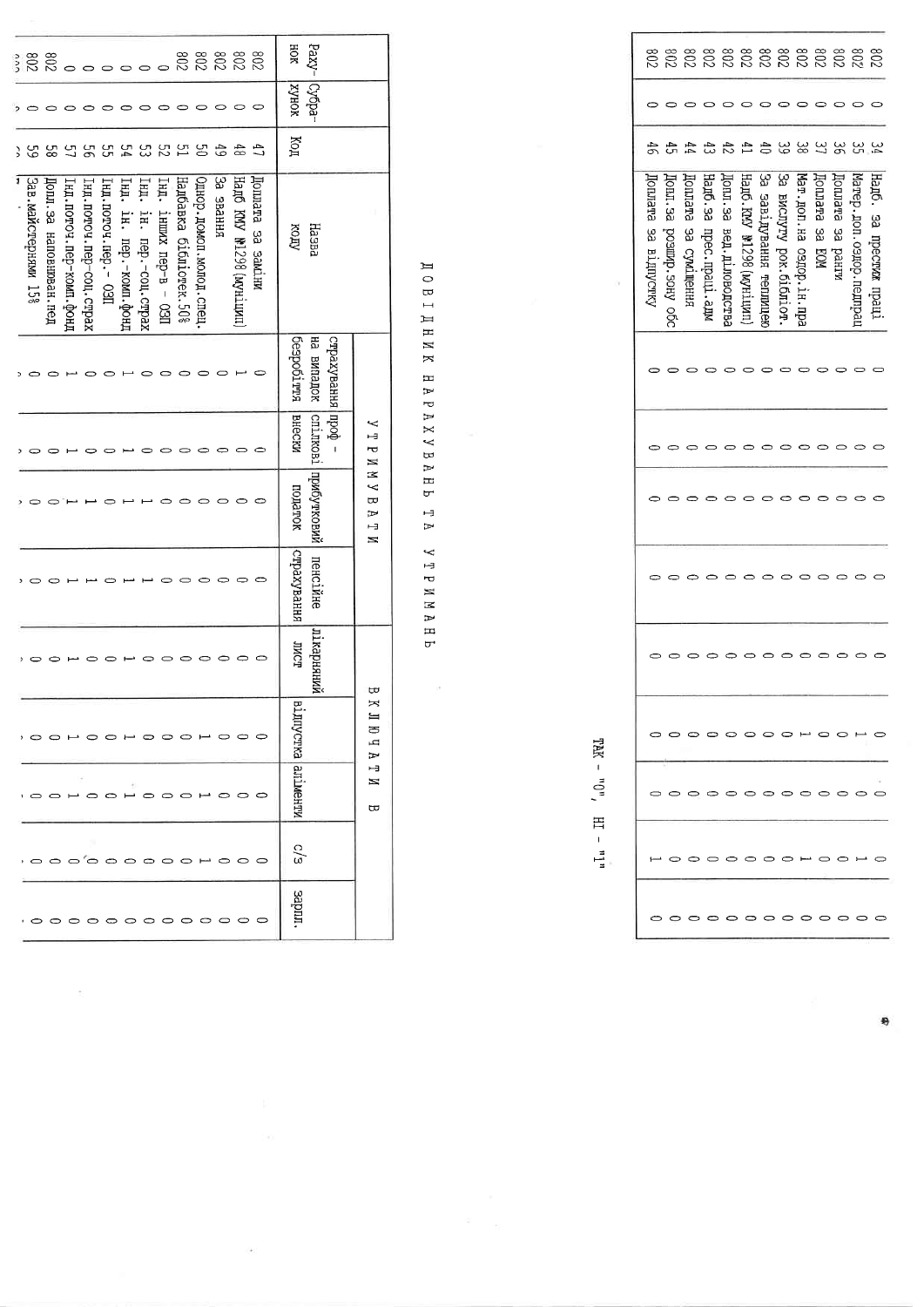*AOBIANK HAPAXYBAHb TA YTPMMAHb* 

b

| <b>Z08</b>                       | C42                               |                                  | 899 | 202      |                         | 2820000                 |                        |                            |                              |                                         |                                       |                           |                                               | 802<br>802<br>802                  |                                  |                                | $z_{08}$                      | 88888888<br>2223888              |                               |                                         |                         |                           |                            |                           | $\frac{800}{200}$       |             | 208                               | 208                       | $rac{208}{2}$               | 208                          |
|----------------------------------|-----------------------------------|----------------------------------|-----|----------|-------------------------|-------------------------|------------------------|----------------------------|------------------------------|-----------------------------------------|---------------------------------------|---------------------------|-----------------------------------------------|------------------------------------|----------------------------------|--------------------------------|-------------------------------|----------------------------------|-------------------------------|-----------------------------------------|-------------------------|---------------------------|----------------------------|---------------------------|-------------------------|-------------|-----------------------------------|---------------------------|-----------------------------|------------------------------|
|                                  |                                   |                                  |     |          |                         | 0000000                 |                        |                            |                              |                                         |                                       |                           |                                               |                                    |                                  |                                |                               | 000000HH0000                     |                               |                                         |                         |                           |                            |                           |                         |             |                                   |                           |                             |                              |
| 26                               | $\approx$                         | క                                | 68  | 88       | $\frac{8}{1}$           | 98                      | 89                     | 84                         | င္လာ                         | $\mathbb{Z}^8$                          | $^{18}$                               | $\infty$                  | 57                                            | $\approx$                          | $\mathcal{I}$                    | $\approx$                      | 57                            | $\mathbb{Z}$                     | $\tilde{\omega}$              | $\overline{z}$                          |                         | $\geq$                    | ි                          | œ,                        | $\mathfrak{S}$          | <u>යි ස</u> |                                   | 2 ಬಿ                      |                             | ని                           |
| ပ္ထ<br>pobory s<br>IIes. sacoóak | Штраф. Виконавчі<br><b>JIKCTM</b> | Поштовий збір<br> Виплата преміі |     | Аліменти | Перерах прибутк податку | Tepepax.np.nonar.sa pik | За застосув. іноз мови | Утриман. з<br>үчасника ФБУ | Випл. л/лист. за<br>pax.c/cr | Burnara<br>$\omega$<br>dau · xedaodx rm | Briniara<br>$\sigma$<br>Maxpospax.nep | Вицл. в міжрозрах. період | Герерахування<br>H<br>$\overline{\mathbf{a}}$ | Комп. за строк. військ. сл         | ပ္မွာ<br>зав. тирами, кли. зброї | ပ္ထ<br>TON. Alyse M Hapor, Kon | ယ္လ္<br>NAMERICOLO - SQL TAGE | မ္မ<br>Флэкул.масову роботу      | Надбавка<br><b>КМДУ №1298</b> | Tpewis sa<br>особлив. внес              | Терерахунок по акту КРУ | Допл. за наповнюван. тех. | <b>ВИДТХИЕ</b><br>етомопод | Відшкод. Збитку ушк. здор | Вихідна доп.при скороч. | Відрядження | Премія<br>g<br>B<br>підсум. 2016р | Премія                    | Компенс. за<br>невик. відп. | Acumara<br>g<br>ндоч. годиен |
|                                  |                                   |                                  |     |          |                         |                         |                        | $\circ$ $\mapsto$          |                              |                                         |                                       | - - - -                   |                                               | OOOOOOOH H OH                      |                                  |                                |                               |                                  |                               |                                         |                         |                           |                            |                           |                         |             | - - - - - - - -                   |                           |                             |                              |
|                                  |                                   |                                  |     |          |                         |                         |                        |                            |                              |                                         |                                       |                           |                                               |                                    |                                  |                                |                               | O O O O O O O O O HHOOOO         |                               |                                         |                         |                           |                            |                           |                         |             |                                   |                           |                             |                              |
|                                  | $\overline{ }$                    |                                  |     |          |                         |                         |                        |                            |                              |                                         |                                       |                           |                                               | $\circ$                            | $\Rightarrow$                    |                                |                               |                                  |                               |                                         |                         |                           |                            |                           |                         |             |                                   |                           |                             |                              |
|                                  |                                   |                                  |     |          |                         |                         |                        |                            |                              |                                         |                                       |                           |                                               |                                    |                                  |                                |                               | $\circ\circ\circ\circ\circ\circ$ |                               | $\circ$ $\circ$ $\circ$ $\circ$ $\circ$ |                         |                           |                            |                           |                         |             |                                   | $\circ \circ \circ \circ$ |                             |                              |
|                                  |                                   |                                  |     |          |                         |                         |                        |                            |                              |                                         |                                       |                           |                                               |                                    | っ                                |                                | $\circ$ $\circ$               | $\circ$                          | $\circ$                       | $\circ$                                 |                         | 0                         |                            |                           |                         | 0           | $\circ$                           | $\circ$                   |                             |                              |
|                                  |                                   |                                  |     |          |                         |                         |                        |                            |                              |                                         |                                       |                           |                                               |                                    |                                  |                                |                               |                                  |                               |                                         |                         |                           |                            |                           |                         |             |                                   |                           |                             |                              |
|                                  |                                   |                                  |     |          |                         |                         |                        |                            |                              |                                         |                                       |                           |                                               | 0 10001110100000000000000000000000 |                                  |                                |                               |                                  |                               |                                         |                         |                           |                            |                           |                         |             |                                   |                           |                             |                              |
|                                  |                                   |                                  |     |          |                         |                         |                        |                            |                              |                                         |                                       |                           |                                               |                                    |                                  |                                |                               |                                  |                               |                                         |                         |                           |                            |                           |                         |             |                                   |                           |                             |                              |
|                                  |                                   |                                  |     |          |                         |                         |                        |                            |                              |                                         |                                       |                           |                                               |                                    |                                  |                                |                               |                                  |                               |                                         |                         |                           |                            |                           |                         |             |                                   |                           |                             |                              |

ò.

 $\label{eq:1} \text{TRK} = \ ^{00}\text{O} \ , \quad \text{H1} = \ ^{01}\text{H}$ 

 $\bar{t}$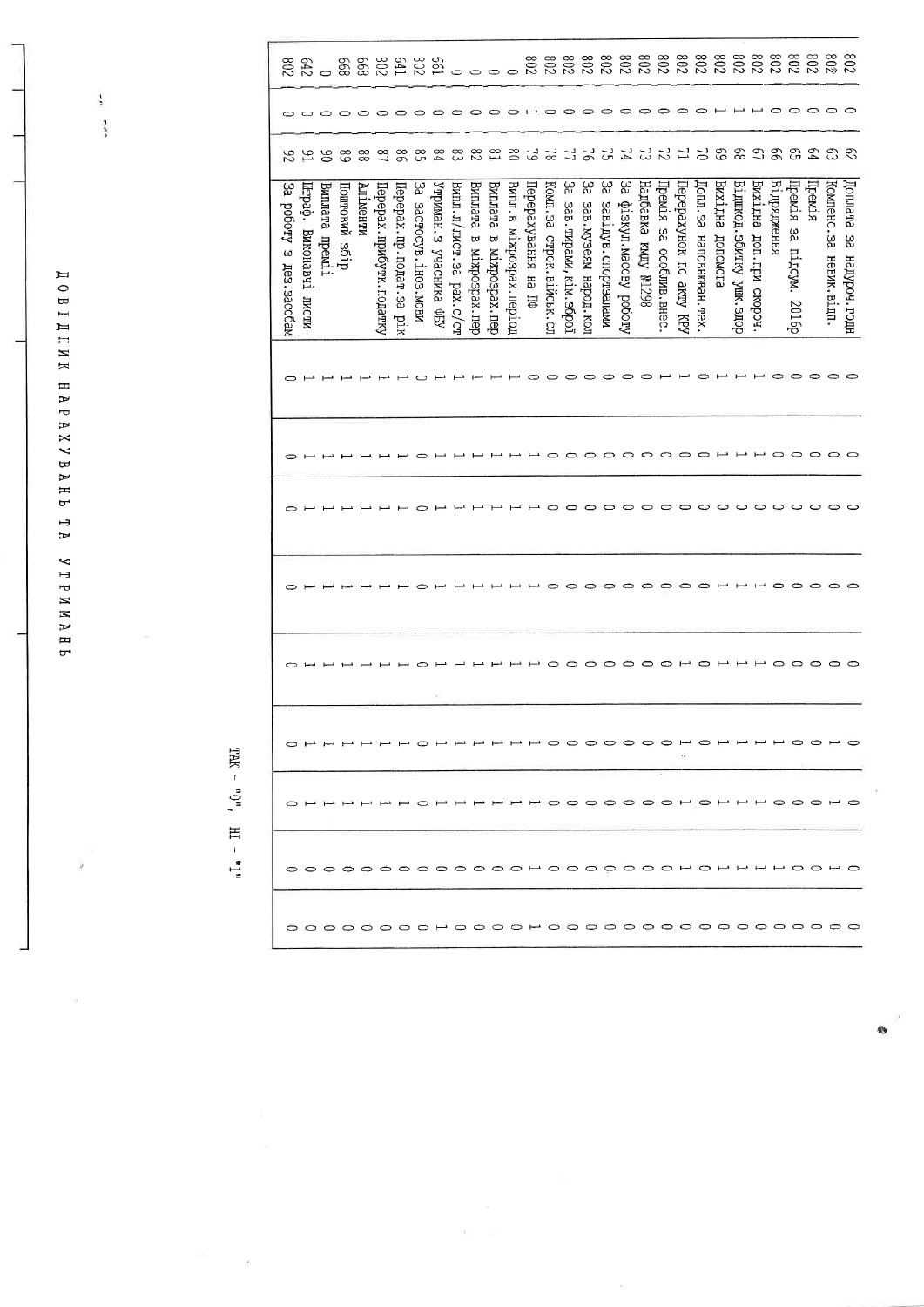Святопинська районна в місті Києві державна адміністрація

## **S9S & LAIRAAS HAHAILAHAS SASAS**

### **HAKA3**

 $T102 \sqrt{3}$   $\sqrt{9}$   $\sqrt{9}$   $\sqrt{9}$   $\sqrt{9}$ 

**T** on

### про графік booorn працівників

00.71 og 00.9  $\varepsilon$  – sporygias $\varepsilon$ 1. Затвердити графік роботи працівників ДНЗ №565: **HAKA3VIO:** е или закладу у видели в сетото полнитенни умов праці в закладі освіти, -онаперавн хинавжоед аімнаіньоп влд улдвоопгоо отоаншістуна впиавоп іаопит чаказу Міністерства освіти і науки Уираїни від 20.12.1993 р. № 455 "Положення про "чивот унорохо офП" "утівоо унапіяшод офП" ннівся у віноже внивножив вН

2. Контроль за виконанням даного наказу залишаю за собою. 00.01 од 00.ε1 ε ,00.11 од 00.∂ ε – яннојаД 00.0 од 00.81  $\varepsilon$  – жинајт $q$ в $H$  $00.81$  од 00.21 е ,00.51 од 00.8 е – онны аутого оп жинтідо<sup>ц</sup> 00.01 од 00.11 е вніме П  $00.41$  од 00.0 е вніме I – яннашвоп йиндооді11 00.01 on 00.11 ε shine II 00.41 οπ 00.6 ε shine  $I -$ qsxγ $X$ 00.81 on 00.21  $\varepsilon$ ,00.51 on 00.8  $\varepsilon$  – ANH qino M 00.81 од 00.21  $\varepsilon$ ,00.21 од 00.8  $\varepsilon$  – анэшимет влинатвоиод $\Pi$ 00.81 од 00.61  $\varepsilon$ ,00.61 од 00.8  $\varepsilon$  – ингипид онны оп тоинишеМ 00.71 од 00.60  $\varepsilon$  – вникатов $\lambda$ 00.71 од 00.9  $\varepsilon$  – поотав $\varepsilon$ 00.81 од 00.21  $\varepsilon$ ,00.61 од 00.8  $\varepsilon$  – впотваохиа яннимо $\Pi$ U. Men. cecτpa – 3 7.00 μο 19.00  $0\epsilon$ .  $\epsilon$ 1 од 00. е — вниваохиа $\epsilon$ и е дотукатон 00.81 on 00.81  $\varepsilon$  shine II  $0.61$  од 00.8 е вніме I – изинаидэх е $\gamma$ М 00.01 on 00.61  $\varepsilon$  shime II 00.61 од 00.7 е вніме I — апэтваохиа 00.01 од 00.0  $\varepsilon$  - томдотэм-апэтваохиа

Химерик С.В.

 $40$ c en EHIL sporynias E